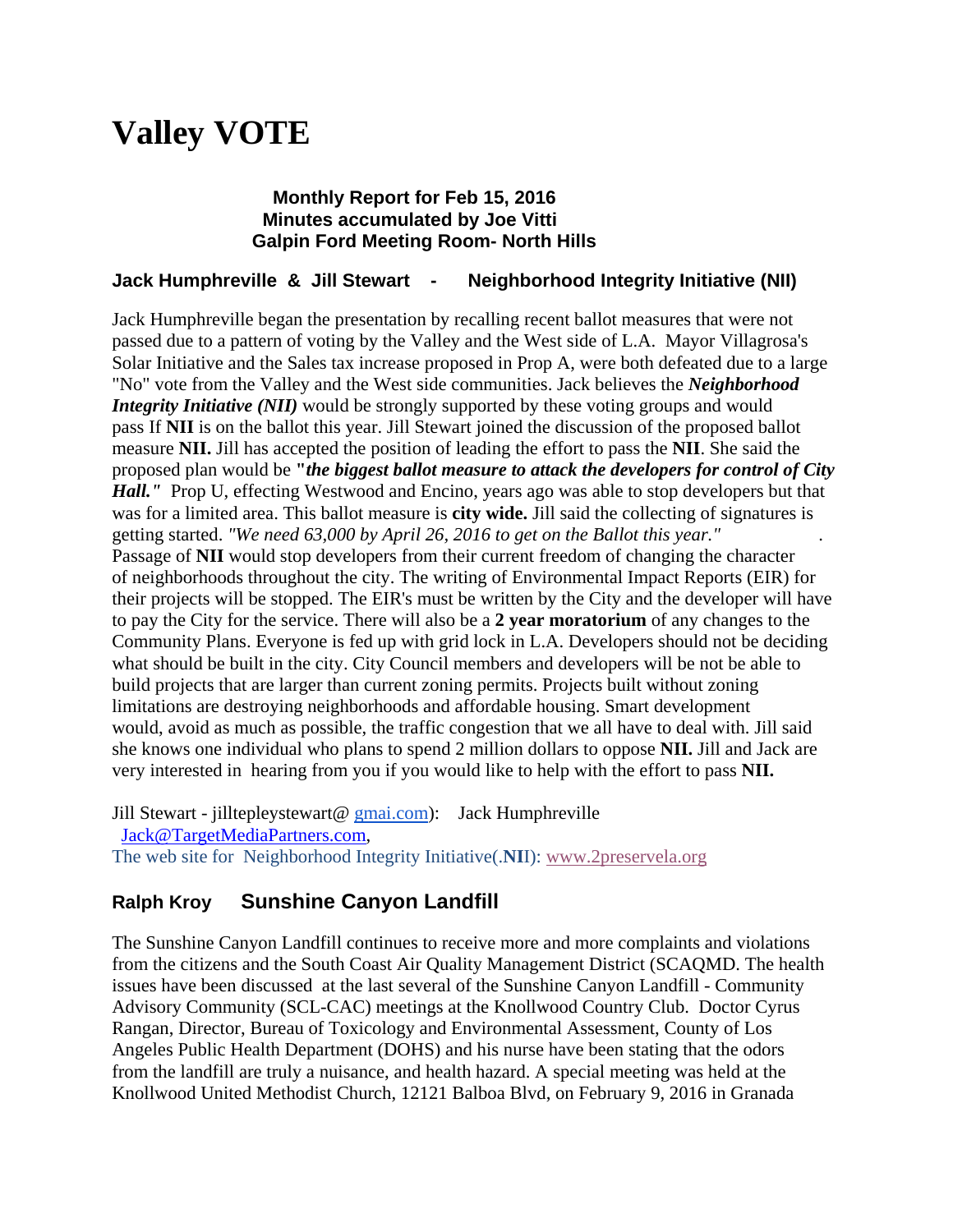Hills. The meeting was attended by over one hundred concerned citizens. Dr. Rangan spoke, and answered questions for two hours. He stated that the health problems that the citizens have were real, and must be addressed. He also suggested that more continued active involvement by the public to get pressure on the government agencies overseeing the landfill's operations was needed. A list of many of the potential hazardous gases found at the landfill site from the SCAQMD web site was provided at the meeting.

## **Susan Shelly DWP Governance**

The governance of the LADWP is in need of serious reform. That was the conclusion of studies by the RAND Corporation in 2001, the Los Angeles County Civil Grand Jury - 2011, the LA 2020 commission in 2014, and Navigant Consulting for the city of Los Angeles in 2015. Now the City Council has passed a motion by council member Felipe Fuentes to consider a ballot measure that would change the current Board of Commissioners from a volunteer fivemember board to a professional, paid board, and make a few other changes as well. That motion was referred to a committee, where it sits now. The City Council should not approve the new Water Rate Ordinance or the new Power Rate Ordinance, both of which have been approved by the current LADWP Board of Commissioners. Because there is wide agreement that the governance of the LADWP is broken, the rate increase should be considered after, not before, governance reform. The RAND study examined different types of governance in other municipal utilities. In some places the utility reports directly to the City Council, in others it is a city-owned corporation. All options should be thoughtfully considered by the city of Los Angeles before a charter amendment is finalized for the ballot. The city government's use of the DWP as a source of revenue for general city spending continues to be troubling. The annual city transfer may be struck down by the courts, and even if it is not, the estimated \$270 million a year that is collected from ratepayers and transferred to the city treasury should be halted. The money collected from ratepayers is needed to pay the bills at LADWP, evidenced by the demand for a rate increase. Reform must come first.

# **David DeVoss DWP Protest**

David De Voss followed up on Susan Shelley's presentation by distributing a petition he drafted calling for a halt to DWP's proposed 25 to 30% rate increase. If 300,000 DWP customers petitioned the LA City Clerk by Feb. 17 to stop the rate hike, then DWP under guidelines established by the city would be obliged to do so. The goal of getting 300,000 protest petitions individually signed, mailed or hand delivered to City Hall was a high bar to reach, but the number of protests received would show the depth of frustration of DWP customers. A number of Neighborhood Council members put their signed protests in envelopes which were mailed by Valley VOTE that same night so they could be delivered by the morning of Feb. 17.

## **Adjourn**

*P.S. For further information about the DWP Protest go to the Valley VOTE web site and read our position paper entitled "LADWP Rate and Wage Increases" dated Dec.12,2015. [valleyvote.org](http://valleyvote.org/)*